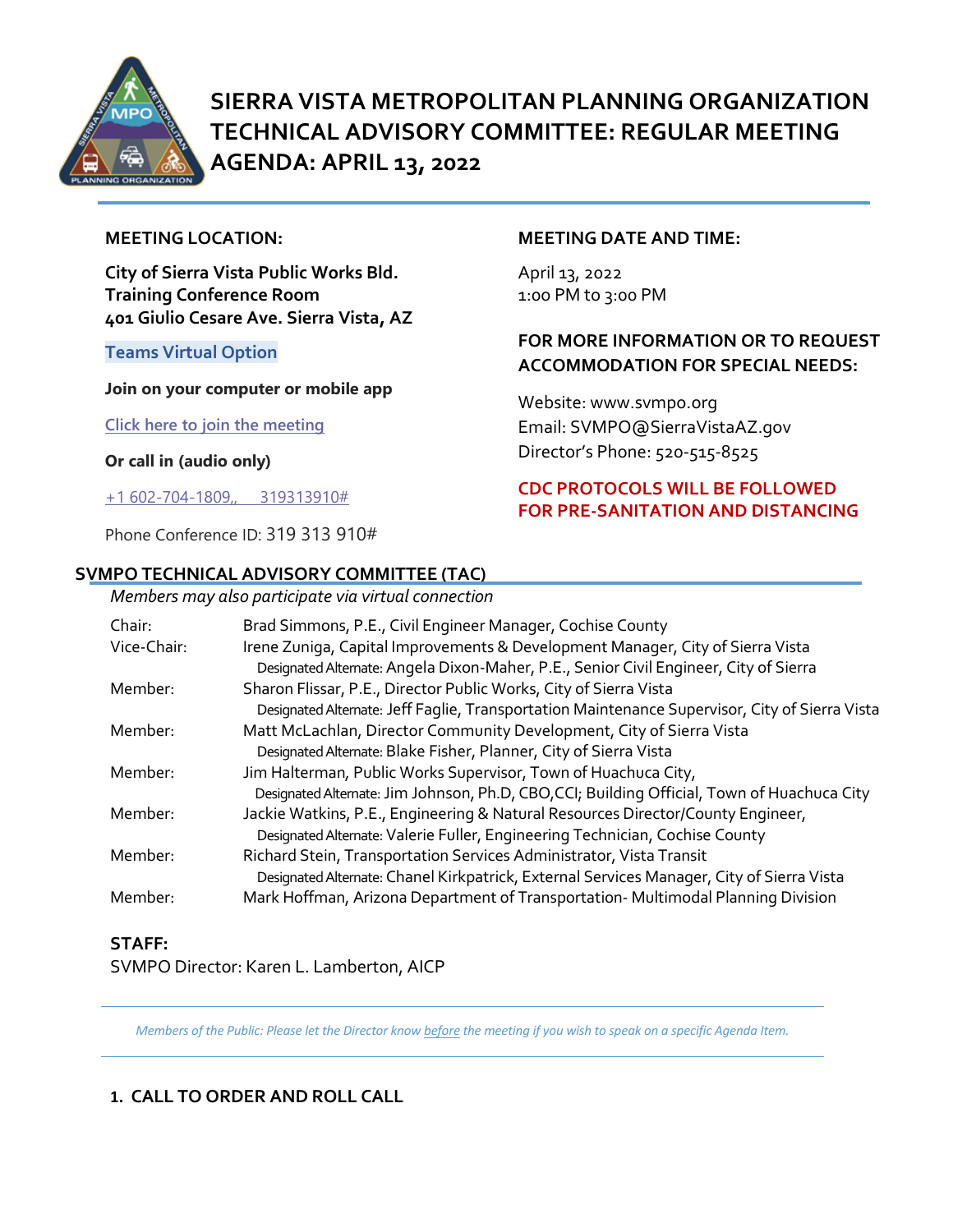# **2. ACCEPTANCE OF THE AGENDA**

# **3. CALL TO THE PUBLIC**

This is the time set aside for the public to speak to the TAC. Speakers are limited to a three-minute presentation and may also submit written comments for the Board files. The TAC may not discuss or take formal action on items that are not specifically identified on the agenda. Therefore, pursuant to A.R.S. § 38-431.01 (H) action taken as a result of public comment is limited to responding to any criticism, directing staff to review the matter, or scheduling the matter for discussion at a later date.

### **4. APPROVAL OF MEETING MINUTES**

**Action:** Approval of the TAC Regular Meeting Minutes of February 9, 2022.

### **NEW BUSINESS: PRESENTATION/DISCUSSION**

### **5. FY22/FY23 SVMPO WORK PROGRAM STATUS, AMENDMENTS AND BUDGET**

The SVMPO Director will provide the TAC with an overview of the SVMPO Work Activities to date, pending Work Program amendments, and budget updates reflecting FY21 carry-forward funds.

This is an information and possible discussion item.

### **6. WORK PROGRAM TASK 4: TRANSPORTATION IMPROVEMENT PROGRAMMING**

The SVMPO Director will provide a short overview of the Work Program activities related to Task 4: the development of the regional short-range transportation allocation of funding known as the Transportation Improvement Program (TIP).

This is an information and possible discussion item.

# **7. STBG FY22 LEDGER BALANCES**

The SVMPO Director will brief the TAC on the current Transportation Improvement Program (TIP) ledger and potential available funds for future projects. As of the date of this transmittal, available Surface Transportation Block Grant (STBG) funds through Fiscal Year 2027 are estimated to be \$2,566,129.

This is an information and possible discussion item.

# **8. POTENTIAL TIP PROJECT PRIORITIZATION AND RECOMMENDATIONS**

**Action:** It is the goal of the MPO to fully program the SVMPO Transportation Improvement Program by the end of this fiscal year. A Call for Projects was issued, and at the last TAC meeting held on Feb. 9<sup>th</sup>, member jurisdictions brought forward potential requests for regional funding. Final Draft TIP Project Requests will be considered for programming all or part of the FY23-FY27 TIP.

The TAC may also consider recommendations for placing future potential projects in a "parking lot" to bring up into the active TIP as additional funding is identified for programmed or placeholder projects.

This is a discussion and potential action item.